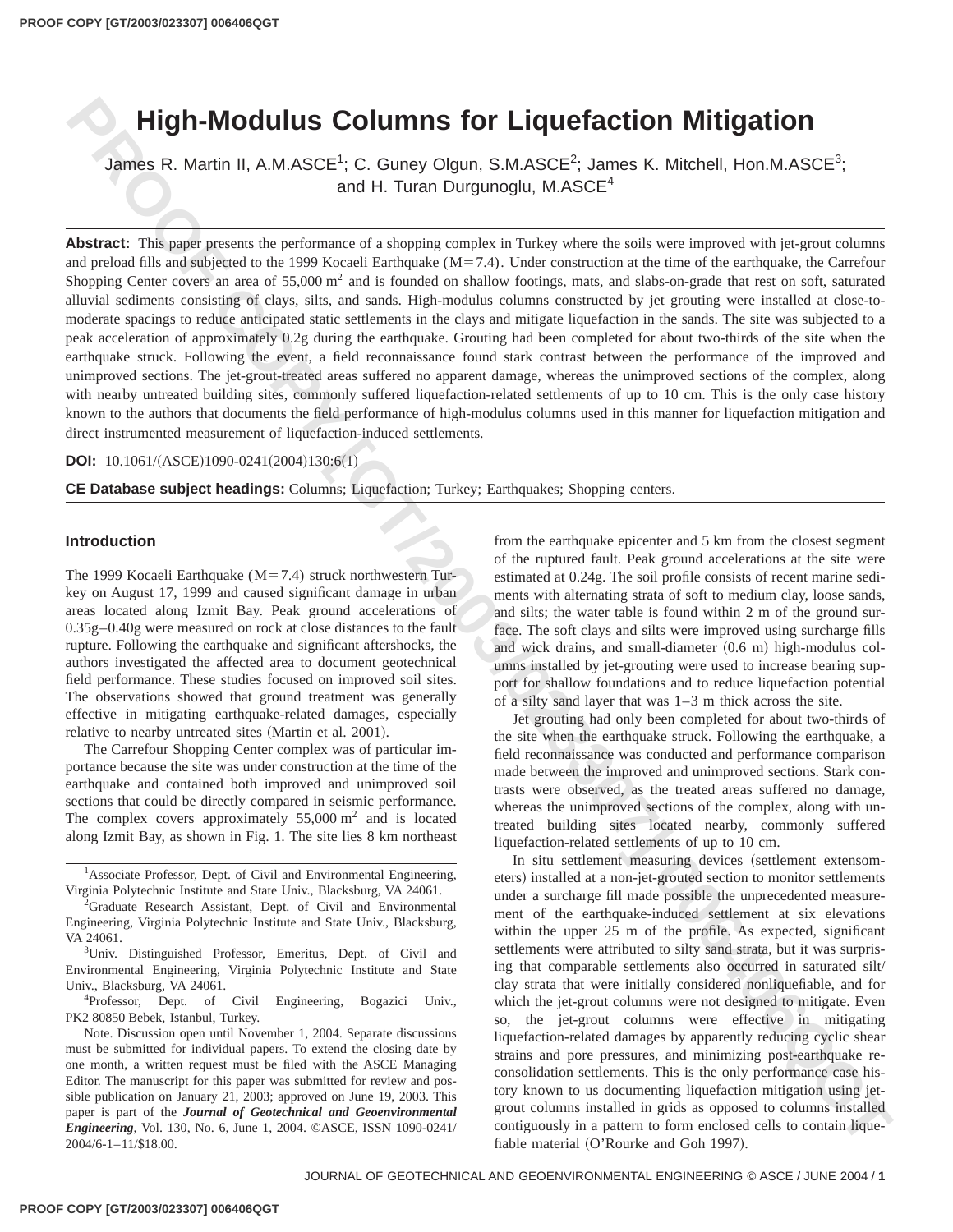

**Fig. 1.** Map of affected area of 1999 Kocaeli Earthquake (M7.4) and location of Carrefour Shopping Center along Izmit Bay. Note close proximity to ruptured fault and IZT seismic recording station.

# **Soil and Site Conditions**

The Carrefour Shopping Center complex is situated along Izmit Bay in a quaternary marine setting of low ground elevation and minimal local relief (Fig. 1). The relatively flat area was recently reclaimed from Izmit Bay using sandy fills. The site is underlain by a thick stack of soft alluvial sediments consisting of alternating strata of soft clays and silty sands. The depth to firm rock is not known for this site, but deep geological profiles from other sites in the vicinity suggest a depth of  $80-100$  m (DSI 1977). The water table is found within 2 m of the ground surface.

As shown in Fig. 2, the site covers an area of about  $55,000 \text{ m}^2$ . A supermarket is located at the southeastern quadrant of the site,



**Fig. 2.** Site plan of Carrefour Shopping Center showing improved area and unimproved areas along with observed earthquake damages. Locations of post-earthquake soil investigations are also indicated.

and a two-story parking garage is located at the southwestern quadrant. Both structures are supported on shallow foundations. Geotechnical field investigations for the facility included 108 cone penetration tests (CPTs), 17 standard penetration tests (SPTs), and four test pits (Zetas 1998). A suite of laboratory classification and index tests was performed as well. Collectively, data from these investigations were used for the geotechnical and seismic design of the facility, including the development of the soil improvement scheme.

In addition to these tests, researchers from Virginia Tech conducted post-earthquake soil investigations at the site in the Fall of 2000. This work consisted of four seismic CPTs, two conventional CPTs, one SPT boring, and one exploratory Auger hole. Because the shopping center had been completed and was operational at the time, these additional tests were performed along the perimeter of the property, as shown in Fig. 2. The SPT was performed adjacent to one of the CPTs (CPT4) and samples were obtained for index testing and classification/confirmation of the soils, especially for the silty and sandy layers associated with liquefaction. Also, a borehole was drilled adjacent to the SPT, and thin-walled Shelby tubes were used to obtain continuous samples of liquefiable silty sand found at a depth of 6–9 m at this location.

The extensive array of CPT and SPT data indicated that the stratigraphy is highly variable with depth, but conditions are fairly uniform in lateral extent across the site. A typical profile and penetration test data from the site (for untreated conditions) are presented in Fig. 3. It can be seen that the CPT tip values are low, and with the exception of a 1-m-thick zone at a depth of 6 m, the values average about 1 MPa throughout the upper 20–25 m of the soil profile. SPT  $N_{1,60}$  blowcounts are less than 10 blows/ft in most strata above 25 m. Shear wave velocities were measured by means of four post-earthquake seismic CPTs and indicated 110– 140 m/sec for the top 10 m. A composite soil profile for the site was established from the penetration tests and is shown in Fig. 4 (see section  $A-A'$  in Fig. 2).

As can be seen in the figure, a medium dense clayey-gravel fill (GC) overlies the entire site, extending from the ground surface to an average depth of about 3 m. The fill was placed decades prior to construction to reclaim the site from Izmit Bay. The fill varies from 2 to 4 m in thickness across the site and is thickest beneath the shopping center. The fill is located above the water table in most areas.

A soft-to-medium silt/clay stratum that extends from a depth of 3–6 m underlies the fill. Sand and gravel lenses up to 40 cm thick were encountered in this stratum in some areas. Average CPT tip resistances of 1 MPa were measured in this layer, along with shear wave velocities of 100 m/s. SPT  $N_{1,60}$  values were 6 blows/ft, and the layer classifies as ML/CL. Initially, this layer was deemed ''nonliquefiable'' and only considered a problem from the standpoint of anticipated settlements and bearing capacity under static footing loads. As shown in Table 1, the soil contains an average of nearly 50% clay-sized particles  $(< 5 \mu m)$ [although 2  $\mu$ m is usually considered the clay-size boundary, 5 mm is used for the Chinese criteria as suggested by Seed and Idriss (1982). The CPTs indicated an average soil behavior type index,  $I_c$ , of nearly 3.0. Although such soils are not normally considered liquefiable, the soils meet two of the three Chinese criteria for being suspect (percent  $5 \mu \text{m} < 15\%$ , LL $< 35$ , and water content  $> 0.9 \times$  LL); the soil contains more than 15% claysized particles  $(5 \mu m)$ , but the water content is approximately equal to the liquid limit and the liquid limit  $(LL)$  is less than 35  $(LL=33)$ . Similar to findings in Adapazari as reported by Bray et al.  $(2001)$ , this study shows that these materials are in fact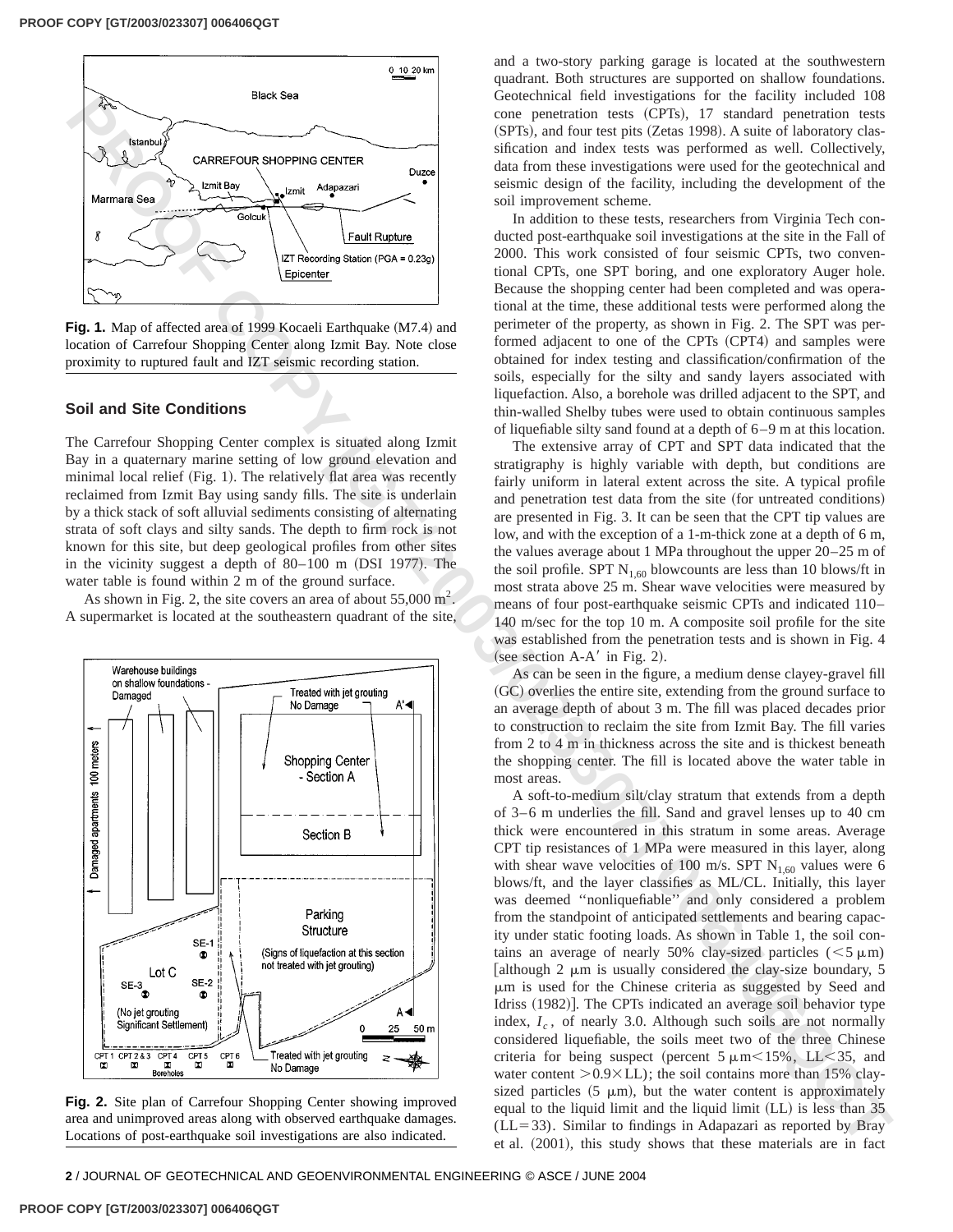

**Fig. 3.** Typical preimprovement geotechnical parameters from Carrefour site

susceptible to liquefaction-related effects (softening, loss of strength, settlement, etc.).

Below the clay and at an average depth of 6 m, a layer of loose-to-medium silty sand is encountered. Investigation of this layer was important because the soils were immediately identified as potentially liquefiable. Average CPT tip values are about 5 MPa, with friction ratios less than 1%. Typical SPT  $N_{1,60}$  values are 13 blows/ft. Shear wave velocities in the stratum are in the range of 140 m/s. The stratum varies from 1.5 to 4 m in thickness across the site; the stratum is 2.5 m thick beneath the supermarket building, about 4 m thick beneath the parking structure, and approximately 1.5 m thick beneath Lot C. The sand contains an average of 30% nonplastic fines and classifies primarily as an SM,



**Fig. 4.** Generalized soil profile through Parking Lot and Shopping Center area; see A-A' in Fig. 2. (Note: horizontal scale is compressed.)

although there are frequent SP and SC lenses. It should be also noted that the sand contains about 15% clay-sized particles  $(< 5 \mu m)$  on average, but the fines are still nonplastic. Collectively, the data indicate that the sandy soil stratum would be liquefiable under moderate levels of ground shaking.

Below the silty sand layer, a 1-m-thick soft-to-medium silt/ clay stratum is encountered. This stratum classifies as ML/CL and is similar to the ML/CL layer above the silty sand stratum. The soil contains 55% clay-sized particles ( $\leq$ 5  $\mu$ m), and the water content was found to be 33%, close to its liquid limit (LL  $=$  35%). CPT tip resistances of about 1 MPa were measured, and SPT  $N_{1,60}$  values were 3 blows/ft.

A stratum of medium-to-stiff clay of high plasticity (LL  $=60-80$  and classifies as CH) extends from a depth of 9 m to more than 35 m where the explorations were terminated. The stratum shows a gradual strength increase with depth, with CPT tip resistances increasing from 0.5 to 1.2 MPa between the depths of 9 and 25 m. The clay becomes much stiffer below 25 m, with tip values approaching 5 MPa at a depth of 35 m. Sandy lenses were commonly encountered throughout this thick stratum.

In addition to the penetration data, four post-earthquake seismic CPTs were used to measure shear wave velocities at the site. The measurements were made in an unimproved soil area about  $20$  m outside the property boundary west of Lot C (see Fig. 2). Fig. 3 shows a typical velocity profile. It can be seen that the profile is nearly constant versus depth for the top 25 m, with an average value of about 120 m/s. From this depth, the velocities steadily increase from 120 m/s to nearly 250 m/s over the next 10 m. A more abrupt transition occurs at a depth of about 35 m where the values increase to approximately 400 m/s and where the exploration was terminated. Overall, the velocity profile indicates a soft site that classifies as a NEHRP Site Class ''F'' due to the presence of liquefiable sediments, otherwise the site would classify as "E" based on the  $V_s$ -30 value of 150 m/s (IBC 2000).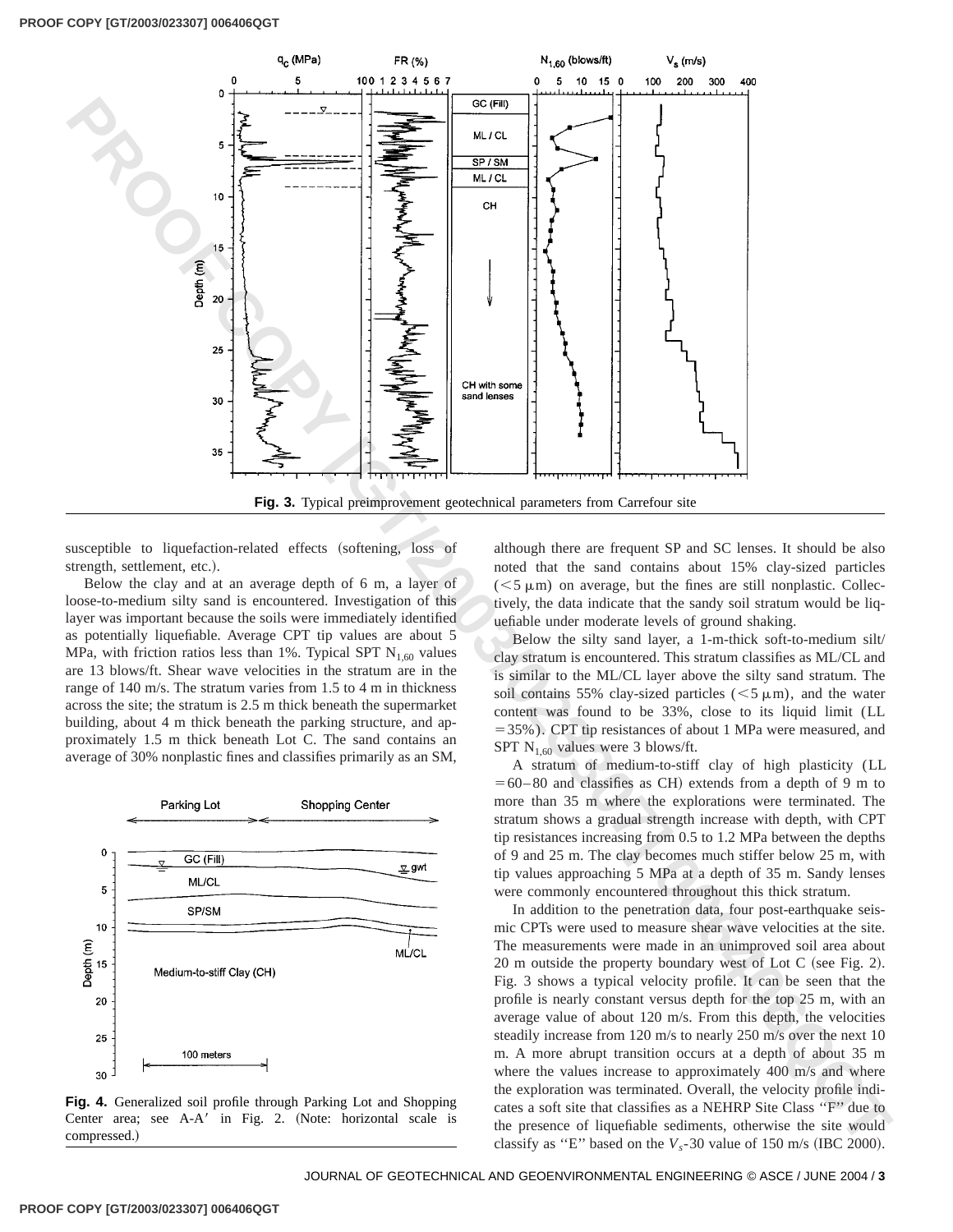|  |  |  |  |  |  |  |  |  |  |  |  |  | Table 1. Average Grain Size and Index Test Data for Soil Strata at Carrefour Site |  |
|--|--|--|--|--|--|--|--|--|--|--|--|--|-----------------------------------------------------------------------------------|--|
|--|--|--|--|--|--|--|--|--|--|--|--|--|-----------------------------------------------------------------------------------|--|

| Depth of stratum<br>(m) | <b>USCS</b>           | Liquid limit<br>(% ) | PL<br>(% ) | W<br>(% ) | $>$ no. 4 sieve<br>(96) | $\leq$ no. 200 sieve<br>$(\% )$ | $<$ 5 $\mu$ m<br>(% ) | $<$ 2 $\mu$ m<br>(% ) | $I_c$ value from cone<br>penetration test <sup>a</sup> |
|-------------------------|-----------------------|----------------------|------------|-----------|-------------------------|---------------------------------|-----------------------|-----------------------|--------------------------------------------------------|
| $0 - 3$                 | Fill (GC)             |                      |            |           |                         |                                 |                       |                       |                                                        |
| $3 - 6.5$               | ML/CL                 | 33                   | 23         | 32        |                         | 88                              | 47                    | 38                    | 3.0                                                    |
| $6.5 - 9$               | SM with SP, SC lenses | NP                   | NP         | -24       | 6                       | 30                              | 16                    | 14                    | 2.2                                                    |
| $9 - 10$                | ML/CL                 | 35                   | 24         | 35        |                         | 95                              | 55                    | 42                    | 2.9                                                    |
| $10 - 35$               | CH with SM, ML lenses | 66                   | 29         | 55        |                         | 100                             | 74                    | 61                    | 3.3                                                    |

 ${}^{a}I_c$  = soil behavior type index (Lunne et al. 1997).

# **Foundation Design and Soil Improvement**

The shopping center and two-story parking garage are founded on shallow footings, mats, and slabs-on-grade. Details of the foundation design and soil improvement were reported earlier by Emrem  $(2000)$ . The primary foundation design issues were large anticipated settlements and bearing problems in the clay, along with potential liquefaction of the silty sand layer (SM) at an average depth of between 6 and 9 m. Although not understood at the time, the ML/CL strata above and below the SM layer were also a potential source of liquefaction-related damage. Surcharge fills and wick drains were used in some sections to improve the soft clays and silts, and jet-grout columns were installed beneath the footprints of the structures in all areas to provide increased bearing support and reduced settlements in the clays and reduce liquefaction susceptibility of the sands. As discussed later, the surcharge fills probably overconsolidated the sands and silts and increased their liquefaction resistance, although this was not accounted for in the design.

The spacing and treatment depth for the jet-grout columns varied across the site due to differing soil conditions and foundation configurations. Grout column spacings, diameters, and depths for static design were selected mainly on the basis of footing size and location, and footing and slab-on-grade loads. To provide increased resistance against potential liquefaction, the designers incorporated blanket treatment beneath the building footprints using additional short jet grout columns through the sand layer. Grout column spacing details are provided in the following sections. When the earthquake occurred, jet grouting had been recently completed for the supermarket and was just beginning in the parking garage area. Thus, there were both improved and unimproved areas of the site subjected to strong ground shaking.

#### **Supermarket Building Area**

The supermarket is a one-story structure covering an area of approximately  $15,600 \text{ m}^2$ ; see Fig. 2. Section A of the building is founded on isolated spread footings, while Section B is supported by a mat foundation. No surcharge fill was used for this structure because the original fill used to reclaim the site was thicker in this section and the underlying soft soils were already sufficiently strong and stiff. The only improvement was jet-grout columns, installed beneath both sections  $(A \text{ and } B)$  to improve bearing support, reduce settlements of the clay, and to increase the liquefaction resistance of the underlying silty sand layer. As shown in Fig. 5, primary and secondary grids of columns were installed in rectangular patterns to provide blanket treatment. The columns in the primary grid were 0.6 m in diameter with a center-to-center spacing of 4 m. These columns extended from the ground surface to a depth of 9.0 m. The secondary grid consisted of shorter, 2.5-m-long grouted columns that were installed between the primary columns to further increase the liquefaction resistance of the

silty sand stratum (about  $2.5$  m thick in this location). The secondary columns penetrated only the sand stratum, extending from a depth of 6.5 to 9.0 m. In addition to the primary and secondary grids, 0.6-m-diam 9-m-long columns were also installed at each spread footing location in Section A of the supermarket building. Groups of two and four jet-grout columns were installed directly beneath the exterior and interior footings, respectively. No treatment was performed outside the footprint of the building. Overall, the average area replacement ratio for the SM layer was 7%, and approximately 2% for all other layers in the upper 9 m. Grouting had been finished and the building was being constructed (about 60% complete) at the time of the earthquake.

#### **Parking Garage Area**

The soils beneath the parking garage were improved using surcharge fills, wick drains, and jet-grout columns. As shown in Fig. 2, the parking garage has a plan area of about  $14,000 \text{ m}^2$ , and the structure is founded on isolated footings with a slab-on-grade poured between the footings. The site was surcharged with a 3.3-



**Fig. 5.** Layout of jet-grout columns used for blanket treatment beneath Shopping Center building at Carrefour site. Additional columns were used at footing locations to provide additional bearing support. Average replacement ratio beneath building was about 7% in the SM layer and 2% in overlying strata.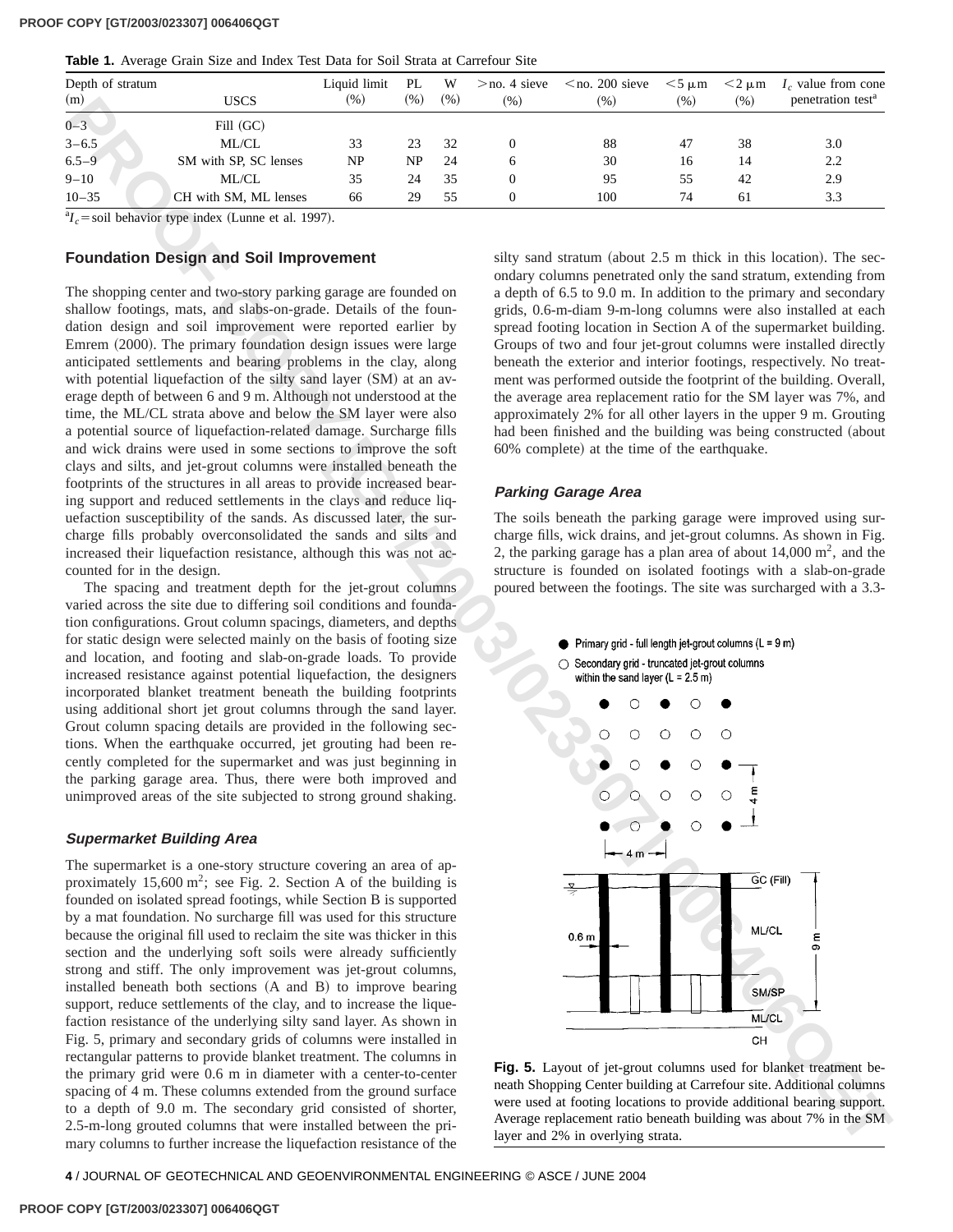#### **PROOF COPY [GT/2003/023307] 006406QGT**

**Table 2.** Construction Parameters Used for Jet-Grout Column Construction at Carrefour

| Parameter           | Value               |
|---------------------|---------------------|
| Jet-grout system    | $Jet-1$             |
| Column diameter     | $60 \text{ cm}$     |
| Number of nozzles   | $\mathcal{L}$       |
| Nozzle size         | $2 \text{ mm}$      |
| Rods lifting speed  | $50 \text{ cm/min}$ |
| Rods rotation speed | $20$ rev/min        |
| Injection pressure  | 450 bars            |
| Water/cement ratio  | 1/1                 |

m-high sand fill, and 20-m-long wick drains were installed at a 2.5-m spacing to speed up consolidation of the clay. Primary consolidation in the clay was complete and the surcharge had been removed a few weeks prior to the earthquake. The application and removal of the surcharge fill overconsolidated the near-surface silty and sandy layers to an overconsolidation ratio of 2 to 3, and increased the liquefaction resistance. Following fill removal, the area was to be blanket-treated using primary and secondary rectangular grids of jet-grout columns similar to the grouting plan for the supermarket. At the time of the earthquake, the surcharge fill had been removed and jet grouting was just beginning. Only 10% of the area had been treated, and construction of the parking garage had not yet begun.

# **Lot C Area**

Lot C is located adjacent to the parking garage and encompasses an area of  $4,160 \text{ m}^2$ . The area is currently being used as an auxiliary parking lot. No structures were initially planned for this section, but the soils were being improved in anticipation of future development. Similar to the Parking Garage section, Lot C was surcharged with a 3.3-m-high fill, and 20-m-long wick drains were installed. Settlement extensometers were installed in three areas of Lot C to monitor settlements at several depths within the soil profile, including points located above and below the liquefiable sand layer. The surcharge fill was still in place at the time of the earthquake, and settlements were being monitored on a daily basis. Jet-grout column installation had not yet begun in this section. As discussed later in more detail, the settlement devices made possible the direct measurement of the earthquake-induced settlements of saturated strata in the upper 25 m.

#### **Jet-Grout Column Construction**

Jet-grout columns were installed at the Carrefour site using a single-fluid jet-grouting system with an injection pressure of 450 bars. Neat cement at a 1:1 water/cement ratio was used as the grouting agent. A summary of construction parameters used for the grouting operation is provided in Table 2. The column diameters are smaller and installation speeds faster (faster lift rates) than what is typically associated with most jet-grouting operations in the United States (Andrus and Chung 1995).

Quality assurance and quality control  $(QA/QC)$  tests on the completed columns included column integrity tests, pullout tests, compression strength tests on core samples, and visual field inspection. Average 7- and 28-day unconfined compressive strengths from core samples were  $2.0$  MPa  $(280 \text{ psi})$  and  $4.8$  MPa  $(690 \text{ psi})$ , respectively. These values are typical of single-fluid jet-grout columns in fine-grained soils.

# **Expected Liquefaction Behavior of Unimproved Ground during Kocaeli Earthquake**

To better gauge the effectiveness of the ground improvement and to provide more insight into the liquefaction effects observed in unimproved ground, it was necessary to perform a liquefaction analysis of the site. The analysis was primarily concerned with determining whether the observed liquefaction behavior in unimproved ground was consistent with predicted behavior, and secondly, estimating what behavior would have occurred if ground improvement had not been implemented. Of particular benefit to the analysis were the measured liquefaction-related settlements at Lot C where the soils were unimproved. These data provided unique insight into the liquefaction behavior of the soils, especially the ML/CL strata.

From the main of the special of the special of the special of the special of the special of the special of the special of the special of the special of the special of the special of the special of the special of the speci Ground motion recordings of the Kocaeli Earthquake  $(M7.4)$ were available from the IZT recording station in Izmit approximately 8 km from the site. The IZT site is a rock site with a  $V_s$ -30 of 800 m/s and a NEHRP classification of B (Rathje et al. 2002). These motions were used to perform a site response analysis using the *SHAKE91* computer code (Idriss and Sun 1992), and a peak ground acceleration of 0.24g was estimated for the site, close to the 0.23g peak value recorded at IZT. From this, the cyclic stress ratio (CSR) was determined for the various soil strata and the cyclic resistance ratio (CRR) values were estimated from the CPT measurements as per Youd et al.  $(2001)$ . In performing the liquefaction analysis, it was recognized that the majority of the suspect soils have low CPT tip resistances and high fines contents  $(I_c$  values  $\geq$  2.6), a condition where the use of standard CPT liquefaction evaluation procedures can be unreliable (Seed et al. 2001). Therefore, caution and judgment were used in applying the CPT-based liquefaction procedure for these materials. Also, the highly variable and mixed conditions introduce considerable uncertainty in the prediction of field behavior. Because the liquefaction analysis was only intended to provide insight into the observed behavior and to establish general benchmarks for the effectiveness of the soil treatment toward mitigating damages, the analysis was considered appropriate for the purposes of this study.

As mentioned earlier, only the silty sand stratum (SM) that extends from a depth of 6 to 9 m in most areas was initially assessed to be liquefiable. However, post-event measurements from Lot C indicated that significant liquefaction-related settlements occurred in the ML/CL strata, and thus all of the saturated strata in the upper 11.5 m of the profile are considered susceptible to liquefaction-type behavior. Conditions near the Parking Garage are considered representative of the site and are used to illustrate typical analysis results. It can be seen in Fig. 6 that during the Kocaeli event, the site was subjected to an estimated CSR ranging from 0.15 at a depth of 1.5 m to 0.27 at a depth of 11 m.

Using CPT data, an average CRR of about 0.14 was estimated for the upper 11.5 m of the profile, as indicated by the dotted curve shown in Fig. 6. The curve accounts for the estimated fines content of each layer and is representative of conditions where no improvement was used. (The solid CRR curve shown in the figure illustrates the effect of improvement due to surcharge fills and will be discussed later.) As shown, the CSR is higher than the CRR throughout most of the profile, with the factor of safety against liquefaction ranging from about 0.5 to 0.7, and averaging about 0.6. This factor of safety typically indicates liquefaction accompanied by flow of water to the surface (sand boils) and significant settlements. Because the soil profile is mixed with pockets of sandy and clayey material and the pertinent strata vary in thickness and fines content across the site, the liquefaction is expected to be erratic. Ishihara's procedure (1985) was used to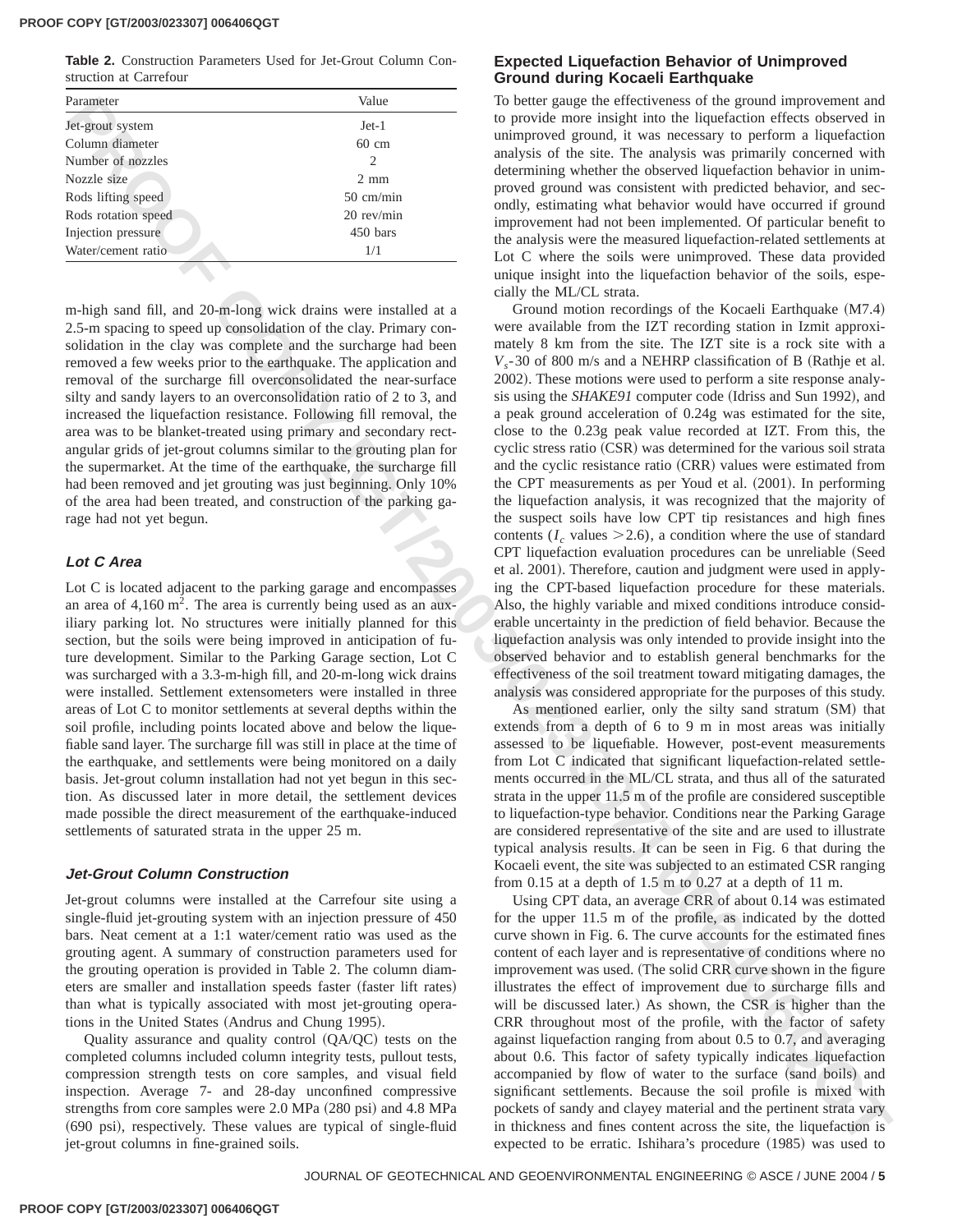

**Fig. 6.** Liquefaction analysis results for representative soil conditions at Carrefour site prior to jet grouting. Dotted cyclic resistance ratio curve is for nonsurcharged areas; solid curve indicates increased liquefaction resistance from OCR effects associated with 3.3-m surcharge fill application and removal in the Parking Garage area.

rectly applicable to the ML/CL soils prevalent at the site. Moreover, the measured settlements in Lot C (unimproved) allowed back-calculations of the apparent earthquake-induced volumetric strains associated with specific soil strata in the upper 25 m of the profile. These strain data, which averaged close to 1.0% in the upper 9 m, were used to predict the settlements of unimproved soil strata at other areas of the site and surrounding properties. Based on the range of thicknesses of the relevant strata, the predicted settlements in unimproved ground are on the order of 7–11 cm for the Parking Garage section and 6–10 cm for the Supermarket area. These are probably upper-bound settlement predictions for nonloaded areas because the measured settlements/ strains in Lot C could have been due in part to constant-volume shearing distortions induced by the overlying surcharge fill, as opposed to pure volumetric straining; see later discussion.

# **Field Performance during M7.4 Kocaeli Earthquake**

**Table 3.** Summary of Apparent Effectiveness of Soil Treatment During Earthquake

| depth from ground surface (m)<br>ML/CL<br>4<br>5<br>6<br><b>CRR</b><br>7<br>no surcharge<br>8<br>SP/SM<br>9<br>10<br>11<br>ML/CL<br>12<br>CН<br>$13 +$<br>0.00<br>0.05 | CRR surcharge<br>applied and removed<br>0.10<br>0.15<br>0.20<br>CSR <sub>EQ</sub> and CRR <sub>SOIL</sub><br>Fig. 6. Liquefaction analysis results for representative soil condi-<br>tions at Carrefour site prior to jet grouting. Dotted cyclic resistance<br>ratio curve is for nonsurcharged areas; solid curve indicates increased<br>liquefaction resistance from OCR effects associated with 3.3-m sur-<br>charge fill application and removal in the Parking Garage area.                                                                    | 0.25<br>$0.30\,$                                                                                                                 | profile. These strain data, which averaged close to 1.0% in the<br>opposed to pure volumetric straining; see later discussion. | upper 9 m, were used to predict the settlements of unimproved<br>soil strata at other areas of the site and surrounding properties.<br>Based on the range of thicknesses of the relevant strata, the pre-<br>dicted settlements in unimproved ground are on the order of $7-11$<br>cm for the Parking Garage section and $6-10$ cm for the Super-<br>market area. These are probably upper-bound settlement predic-<br>tions for nonloaded areas because the measured settlements/<br>strains in Lot C could have been due in part to constant-volume<br>shearing distortions induced by the overlying surcharge fill, as<br>Soil conditions beneath nearby vacant lots and building sites<br>are thought to be similar to those at the shopping center complex.<br>In particular, it is believed that the ML/CL and SM strata underlie<br>much of the surrounding area. Three warehouses are located ad-<br>jacent to the shopping center building and a set of six-story apart-<br>ments is located approximately 100 m from the northern bound-<br>ary of the site. Both facilities are founded on shallow footings and<br>unimproved soil. The expected liquefaction and settlement poten-<br>tial at these untreated neighboring sites are assumed to be similar<br>to those of the untreated areas at the shopping complex, and thus<br>the expected factors of safety against liquefaction and settlements<br>are assumed to fall somewhere in the range of $0.6-0.7$ and $7-12$<br>cm, respectively (the range of values estimated/observed for the<br>Carrefour site). Although rough, these estimates still provide an |
|------------------------------------------------------------------------------------------------------------------------------------------------------------------------|------------------------------------------------------------------------------------------------------------------------------------------------------------------------------------------------------------------------------------------------------------------------------------------------------------------------------------------------------------------------------------------------------------------------------------------------------------------------------------------------------------------------------------------------------|----------------------------------------------------------------------------------------------------------------------------------|--------------------------------------------------------------------------------------------------------------------------------|----------------------------------------------------------------------------------------------------------------------------------------------------------------------------------------------------------------------------------------------------------------------------------------------------------------------------------------------------------------------------------------------------------------------------------------------------------------------------------------------------------------------------------------------------------------------------------------------------------------------------------------------------------------------------------------------------------------------------------------------------------------------------------------------------------------------------------------------------------------------------------------------------------------------------------------------------------------------------------------------------------------------------------------------------------------------------------------------------------------------------------------------------------------------------------------------------------------------------------------------------------------------------------------------------------------------------------------------------------------------------------------------------------------------------------------------------------------------------------------------------------------------------------------------------------------------------------------------------------------------------------|
| determine the likelihood of the liquefaction causing surficial<br>level-ground site.                                                                                   | ground damage, such as sand boils, and it was found that surface<br>disruption was not likely unless it was assumed that significant<br>liquefaction (in the conventional sense) occurred in the ML/CL<br>strata. Also, no significant lateral movements are expected for this<br>Finally, it was necessary to predict the liquefaction-induced<br>settlements in unimproved ground across the site. Although the<br>Ishihara and Yoshimine (1992) method could be used to predict<br>settlements of the SM and SM/SP strata, this method is not di- |                                                                                                                                  | faction behavior of untreated soils is presented in Table 3.<br>Field Performance during M7.4 Kocaeli Earthquake               | additional benchmark for performance comparisons between<br>treated and untreated ground. A summary of the expected lique-<br>As discussed earlier, peak ground accelerations during the Ko-<br>caeli Earthquake (M7.4) are estimated at 0.24g for the site. The<br>morning following the event, the grouting contractor and site en-                                                                                                                                                                                                                                                                                                                                                                                                                                                                                                                                                                                                                                                                                                                                                                                                                                                                                                                                                                                                                                                                                                                                                                                                                                                                                            |
|                                                                                                                                                                        | Table 3. Summary of Apparent Effectiveness of Soil Treatment During Earthquake                                                                                                                                                                                                                                                                                                                                                                                                                                                                       | Predicted behavior                                                                                                               |                                                                                                                                | Apparent effectiveness                                                                                                                                                                                                                                                                                                                                                                                                                                                                                                                                                                                                                                                                                                                                                                                                                                                                                                                                                                                                                                                                                                                                                                                                                                                                                                                                                                                                                                                                                                                                                                                                           |
| Section                                                                                                                                                                | Treatment used <sup>a</sup>                                                                                                                                                                                                                                                                                                                                                                                                                                                                                                                          | without treatment                                                                                                                | Observed behavior                                                                                                              | of treatment                                                                                                                                                                                                                                                                                                                                                                                                                                                                                                                                                                                                                                                                                                                                                                                                                                                                                                                                                                                                                                                                                                                                                                                                                                                                                                                                                                                                                                                                                                                                                                                                                     |
| Supermarket building<br>$(60\%$ complete)                                                                                                                              | Jet-grout columns with<br>replacementratio of 7%<br>in silty sand and 2%                                                                                                                                                                                                                                                                                                                                                                                                                                                                             | $\text{F.S.}_{\text{Liq'n}} \sim 0.6$ Sand boils<br>not likely.<br>$\Delta H \approx 6 - 10$ cm                                  | No structural or ground damage.<br>No sand boils or settlements.                                                               | Prevented liquefaction-related<br>damages; reduced cyclic shear<br>strains, prevented pore                                                                                                                                                                                                                                                                                                                                                                                                                                                                                                                                                                                                                                                                                                                                                                                                                                                                                                                                                                                                                                                                                                                                                                                                                                                                                                                                                                                                                                                                                                                                       |
| Parking garage                                                                                                                                                         | in other layers.<br>Surcharge fill 3.3-m<br>thick applied and<br>removed. Wick drains<br>installed. Only 10% of                                                                                                                                                                                                                                                                                                                                                                                                                                      | $\text{F.S.}_{\text{Liq'n}} \sim 0.7$ Sand boils<br>not likely.<br>$\Delta H \approx 7 - 10$ cm                                  | Settlements of $7-10$ cm<br>(estimated).<br>No sand boils.                                                                     | pressure build up.<br>Surcharge fills slightly increased<br>liquefaction resistance. Wicks did<br>not reduce pore pressures during<br>shaking, but may have helped                                                                                                                                                                                                                                                                                                                                                                                                                                                                                                                                                                                                                                                                                                                                                                                                                                                                                                                                                                                                                                                                                                                                                                                                                                                                                                                                                                                                                                                               |
| Lot C                                                                                                                                                                  | area jet-grouted.<br>Wick drains installed.<br>Surcharge fill 3.3-m thick<br>in place during<br>earthquake. No jet<br>grouting.                                                                                                                                                                                                                                                                                                                                                                                                                      | $F.S.$ <sub>Liq'n</sub> $\sim$ 0.75<br>(beneath fill)<br>Sand boils not likely.<br>$\Delta H$ measured, prediction<br>not needed | Settlements of 10-12 cm<br>measured.<br>No sand boils.                                                                         | prevent sand boils.<br>Wicks may have helped prevent<br>sand boils and nonuniform<br>settlements during<br>post-earthquake<br>reconsolidation.                                                                                                                                                                                                                                                                                                                                                                                                                                                                                                                                                                                                                                                                                                                                                                                                                                                                                                                                                                                                                                                                                                                                                                                                                                                                                                                                                                                                                                                                                   |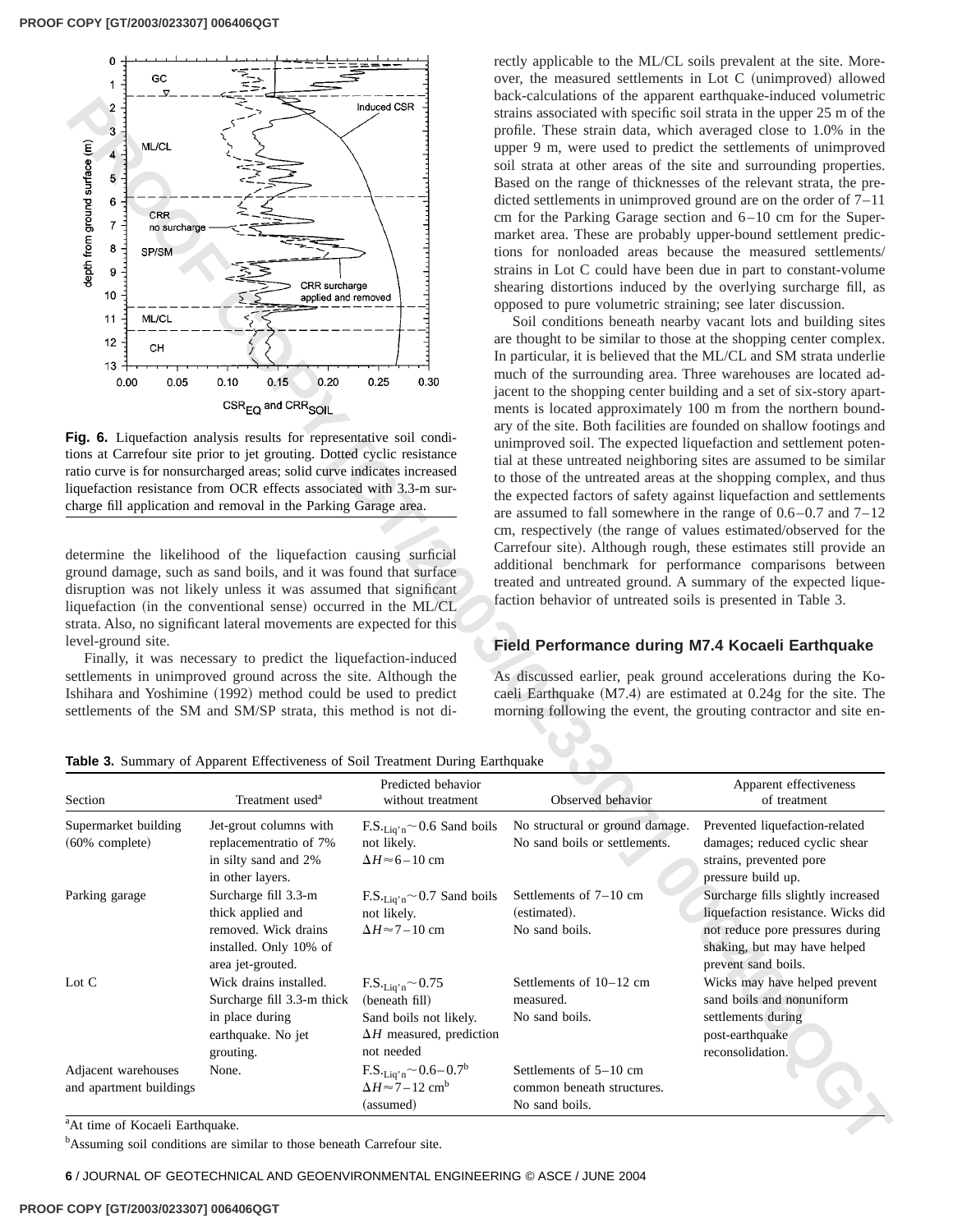gineers conducted a site reconnaissance of the shopping complex that included a field inspection, with photographs and documentation, and reading of settlement monitoring devices that had been recently installed in Lot C (Zetas 1999). Virginia Tech personnel visited the site several days later and conducted follow-up inspections of the site, as well as other building sites located nearby. The findings allowed the rare opportunity to make performance comparisons among sites that were in different stages of improvement.

# **Supermarket Building—(Jet Grouting×No Damage)**

At the time of the earthquake, the foundations had been poured and a steel framework erected for the supermarket building. It may be remembered that no preload was used in this section nor were wick drains installed. Post-earthquake field inspections found no structural damage in the building, and no sand boils or liquefaction-related effects, such as settlements, were found at the building or in the surrounding lot. The area was visibly unchanged by the event, and construction of the building continued as scheduled with no repairs necessary. As discussed earlier, liquefaction was predicted for this section if left unimproved  $(F.S._{\text{Lia'n}} \approx 0.6)$ , with the primary anticipated damage being liquefaction-induced settlements of approximately 6–10 cm. The lack of structural or liquefaction-related damage suggests the jetgrout columns effectively mitigated the anticipated effects.

**REGULAR CONFERENCE AND THE CONFERENCE AND THE CONFERENCE AND THE CONFERENCE AND THE CONFERENCE AND THE CONFERENCE AND THE CONFERENCE AND THE CONFERENCE AND THE CONFERENCE AND THE CONFERENCE AND THE CONFERENCE AND THE CON** It is believed that a main reason the columns were effective is that they introduced considerable shear stiffness and reduced earthquake-induced peak shear strains to levels below which significant pore pressures did not develop. To investigate this idea, the authors performed two simple one-dimensional site response analyses of the soil profile, one with and one without the estimated influence of the columns, and the results were compared. The Kocaeli time history recorded at the nearby IZT station was used as input into *DYNAFLOW* (Prevost 2002) for these analyses. The first site response analysis was performed using the shear moduli of the untreated soil based on the measured shear wave velocities. For this case, the peak shear strains calculated for the strata in the upper 9 m of the profile were about 1%. Then, as a simple first-order approach, the influence of the stiff columns was simulated by assigning higher ''equivalent shear moduli'' to each improved layer based on the area and stiffness ratios (the columns were at least 50 to 60 times stiffer in shear than the soil). A second site response analysis was then run, and the calculated peak strains fell within the range of 0.01–0.02%, two orders of magnitude lower than for the untreated case. The threshold shear strain required for initiation of pore pressure development was not determined for these soils, but this value is typically in the range of 0.01% for other sands (Dobry et al. 1982). Thus, although the analysis was simple, the findings suggest that column stiffness may have played a major role in mitigating liquefaction damage by inhibiting pore pressure development in the upper 9 m during the Kocaeli event. Detailed numerical studies using a more robust model are needed to further investigate this issue.

The possibility must also be considered that liquefaction, or at least significant pore pressure development, could have occurred in the soils beneath the shopping center, but the jet-grout columns provided sufficient support to prevent settlements. The absence of sand boils in this area does not necessarily indicate that liquefaction did not occur because the capping layer is too thick and the liquefiable layer too thin to cause surficial ground disruption. (Although the ML/CL and/or CH materials apparently suffered strength loss and softening beneath the fill in Lot C, it is not



**Fig. 7.** Ponding of water  $(7-10 \text{ cm deep})$  at untreated portions of parking structure that was expelled through wick drains following M7.4 Kocaeli Earthquake. Lot C, under surcharge fill, is visible at right rear of inundated area. Photograph taken the morning after the event.

believed that these fine-grained materials would ''liquefy'' in a manner that would readily produce sand boils.)

# **Parking Structure Area—(Surcharge Fill, Wick Drains, No Jet Grouting×Liquefaction-Related Settlements)**

The parking structure had not yet been built and jet-grout column installation was just beginning in this section when the earthquake occurred. Wick drains had been installed and the area surcharged with a 3.3-m-high fill that had been removed a few weeks before the earthquake. In contrast to the supermarket area, significant settlements occurred in this section. Site personnel reported that the nongrouted portion of the parking structure area was inundated with 7–10 cm of water that ponded on the ground surface the morning after the earthquake, as shown in Fig. 7. During field reconnaissance, it became apparent that the water originated from the underlying soil deposit via drainage through the wicks. The magnitude of the settlement should have equaled the depth of water ponding on the surface, as the amount of expelled water is expected to be reflective of the earthquake-induced volumetric change that occurred in the soil profile. The fairly uniform depth of water suggests the settlement was uniform. No sand boils were observed anywhere in the area.

In interpreting the observed behavior, it is important to consider the possible effects of the surcharge fills and the wick drains on the liquefaction behavior. The surcharge overconsolidated the sandy and silty layers to an overconsolidation ratio of 2 to 3. From this, we estimated the corresponding increase in liquefaction resistance using the approach presented in Salgado et al.  $(1997)$ . As shown in Fig. 6, only a modest increase in factor of safety is predicted, from 0.6 without the fill to slightly more than 0.7 with the fill. Thus, the surcharge fills apparently played only a minor role in reducing the liquefaction susceptibility of the sand stratum.

It is not clear what role the wick drains played in the observed behavior. It was initially thought that the wick drains may have helped prevent liquefaction, as defined by  $r_u = 100\%$ , by providing partial drainage during the event. But a preliminary analysis [as per the basic approach outlined in Seed and Booker  $(1977)$ ] and Mesri and Shahien  $(2001)$  that considered the soil permeability, drain spacing  $(2.5 \text{ m})$ , and flow capacity of the drains, indicates that the flow capacity of the wicks was many orders of magnitude too low to have been effective in preventing significant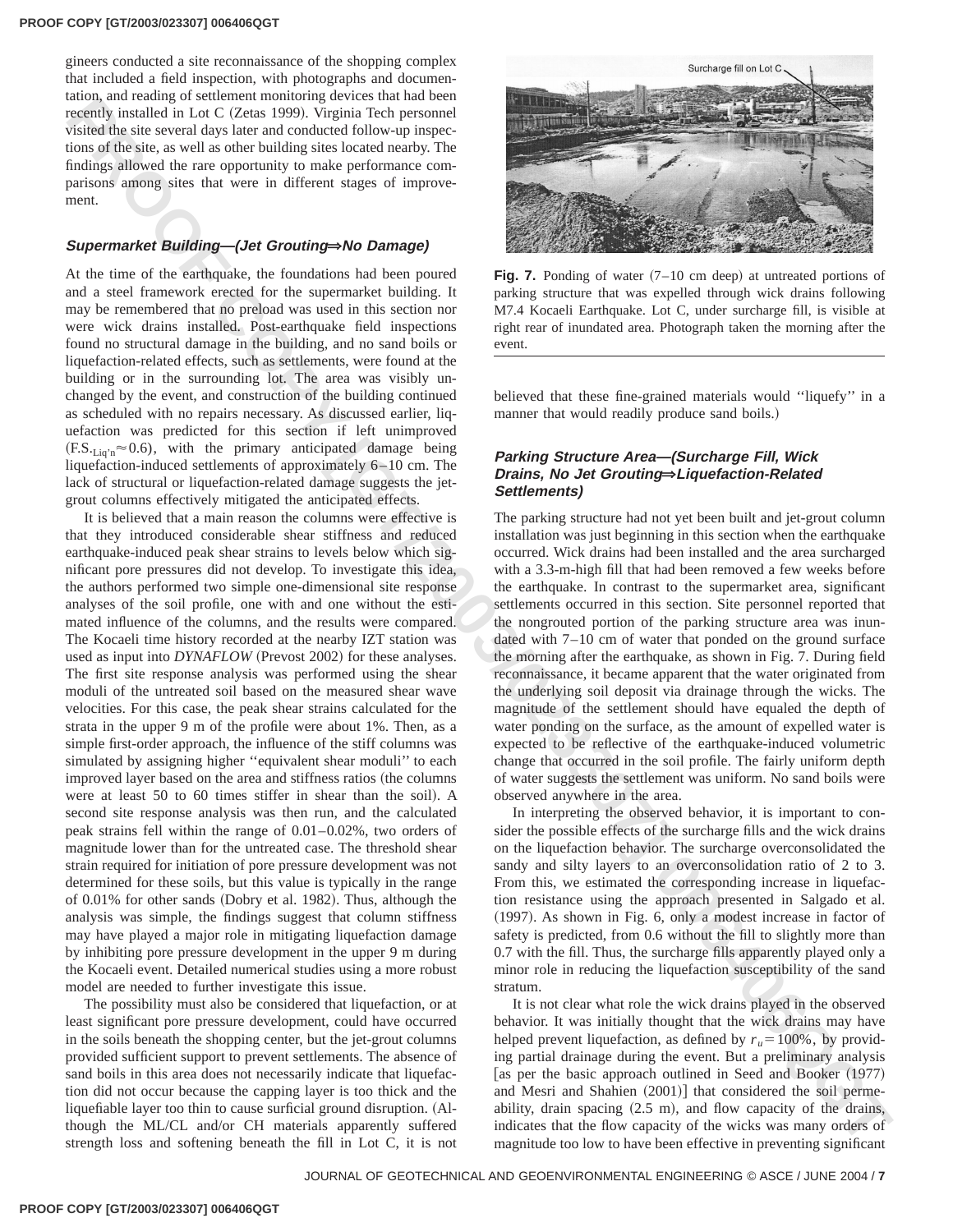

**Fig. 8.** Soil conditions near SE2 in Lot C (unimproved soils) where settlements were measured. Fig. shows positions of settlement rings, soil layers A–E, and CPT results.

pore pressure buildup during shaking in these low-permeability soils. It was also initially thought that the drains helped to prevent surface disruption by providing a controlled drainage path during reconsolidation of the sand stratum (i.e., no sand boils formed although significant settlements occurred). Prevention of sand boils would have also kept the settlements more uniform. While the drains may have been effective in this regard, the level of effectiveness is somewhat moot because Ishihara's relationship predicted that soil boils were unlikely to occur in this section.

# **Lot C Area—(Wick Drains, No Jet Grouting×Liquefaction-Related Settlements)**

Similar to the parking garage area, Lot C was surcharged with 3.3 m of fill and wick drains were installed. The fill was still in place at the time of the earthquake (see fill in background of photograph in Fig. 7). To monitor settlements in the clayey soils due to the fill, settlement extensometers were installed at three locations in Lot  $C$  (SE1, SE2, SE3 in Fig. 2). The extensometers consisted of plastic guide pipes 5 cm in diameter with a set of magnetic rings that slid down along the outside of the fixed-in-place pipes as the soil profile settled. The positions of the magnetic rings were measured daily to determine the settlement at specific elevations within the soil profile. It is fortuitous that these devices were in place during the earthquake. Fig. 8 shows the elevations of the six settlement rings installed at SE2, and Fig. 9 shows the measured settlement versus time. The behavior at this location is representative of that observed at the other extensometers.

Of particular importance is the sudden offset in the curves following the Kocaeli Earthquake on August 17, 1999. By comparing pre- and post-earthquake readings, the settlements associated with the earthquake could be estimated for each ring location. And by subtracting the settlement of a given ring from that of the ring located immediately above, the settlement attributed to the portion of the soil profile situated between the two rings could be obtained. As such, the profile was divided into five sections (layers A though E) and the earthquake-induced settlement of



**Fig. 9.** Settlement versus time for Layers A–E (shown in Fig. 8) under surcharge fill in Lot C. Note abrupt offset in curve on 17 August 1999 that indicates settlement induced by Kocaeli Earthquake  $( \Delta H$  values).

**EXAMPLE AND THE SECTION CONSULTER CONSULTER CONSULTER CONSULTER CONSULTER CONSULTER CONSULTER CONSULTER CONSULTER CONSULTER CONSULTER CONSULTER CONSULTER CONSULTER CONSULTER CONSULTER CONSULTER CONSULTER CONSULTER CONSUL** each layer is noted in Fig. 9. The earthquake-induced settlements indicated in the figure occurred in less than 24 h, the elapsed time between the reading of the instruments the day before and morning after the earthquake. As can be seen, the total earthquakeinduced settlement of Lot C was about 12 cm, and it was surprising that a significant percentage of the settlement was attributed to the clayey and silty strata. Layer A, which contains 2 m of medium dense unsaturated fill (GC) and 3 m of soft saturated ML/CL material, experienced a settlement of 2.5 cm. The gravelly fill is not believed to have contributed significantly to the measured settlements. Layer B contains 1.5 m of cleaner SM material and 3 m of the ML/CL soil. The measured settlement in this layer was 3.5 cm. The average apparent volumetric strain in these upper layers was about 0.8%. Unexpectedly, the balance of the settlement, nearly 6 cm, was associated with the underlying materials classified as CH (layers C, D, and E) and reaching to a depth of more than 20 m, especially layer C, which underwent 3.6 cm of settlement (apparent volumetric strain of 0.9%). A definitive explanation as to how these fine-grained soils could have experienced such rapid settlements cannot be given at this time. It is suspected that the settlements are due to earthquake-induced strength loss/softening and subsequent constant-volume shearing distortions due to the overlying fill. It is possible, too, that the instruments malfunctioned and some of the settlement readings were in error; however, we have not yet been able to conceive of how any such malfunctions could have occurred.

To our knowledge, this type of earthquake-induced settlement measurement was not possible previously, and provides a unique opportunity to better understand the behavior of these soils under strong ground shaking. The observations are also important, first, because apparent liquefaction-type behavior was demonstrated for an ML/CL material that was considered ''nonliquefiable'' by virtue of  $I_c$  values  $>$  2.6 from the CPT and failure to meet the Chinese criteria by virtue of a clay-sized fraction greater than 15%. Thus, clay-sized fraction and  $I_c$  values may not be appropriate indicators of liquefaction potential in some cases. Secondly, although further study is needed, it appears that the CH materials were also susceptible to at least some percentage of strength loss and softening under strong ground shaking—an unexpected and surprising possibility.

**8** / JOURNAL OF GEOTECHNICAL AND GEOENVIRONMENTAL ENGINEERING © ASCE / JUNE 2004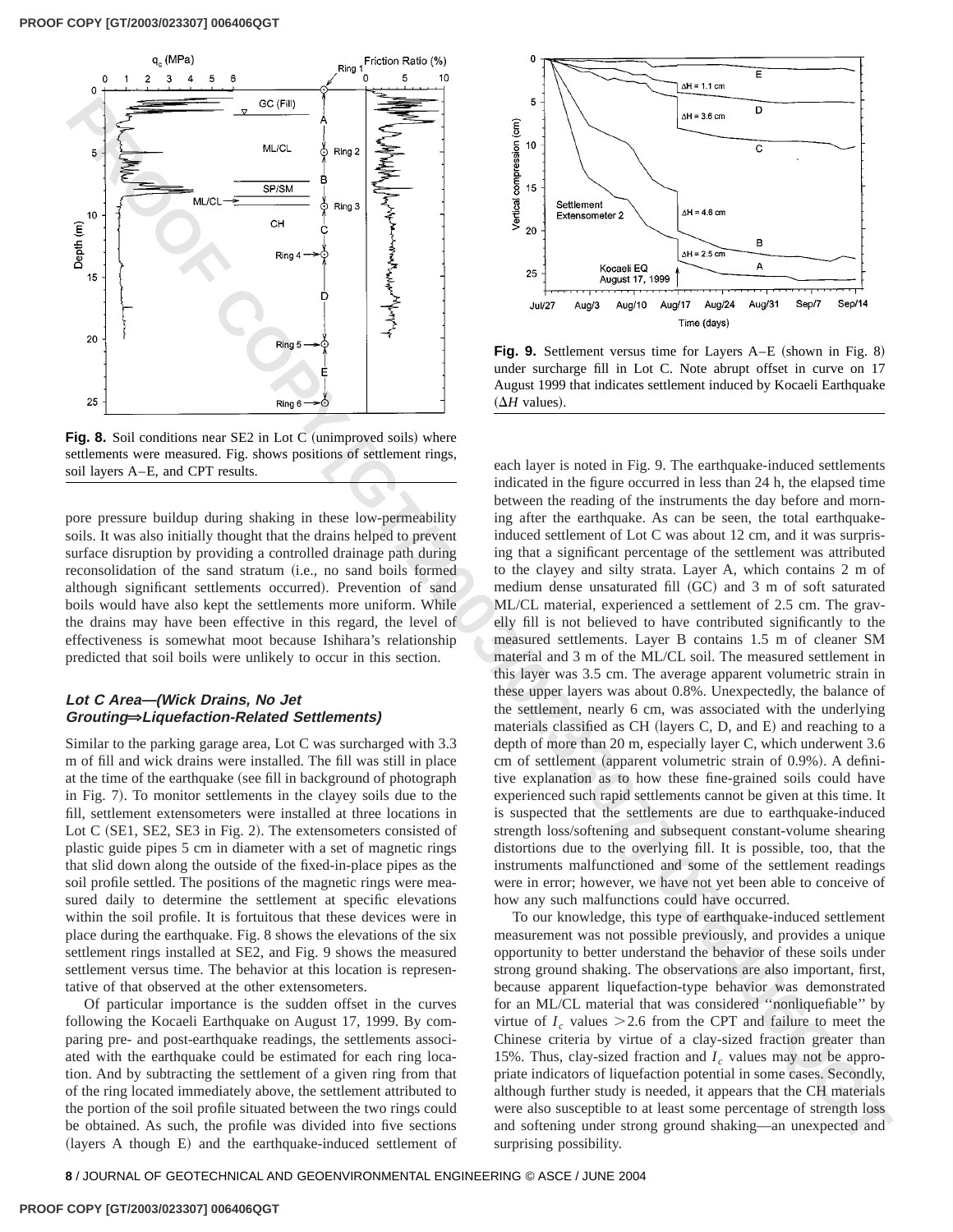Finally, the surcharge fill was still in place and would have masked any surficial ground disruption; however, no sand boils were found on the ground surface along the edges of the filled area. The wick drains are thought to have drained water from the underlying deposit due to earthquake-induced excess pore pressure development, similar to what occurred in the parking garage, but the fill prevented direct observation of expelled water. The liquefaction behavior of these materials is the subject of ongoing detailed study by the writers.

# **Other Building Sites Nearby (No Soil Treatment×Settlements and Damage)**

To provide additional performance comparisons between treated and untreated ground, properties adjacent to the shopping center site were reconnoitered following the earthquake. Based on soil borings and CPTs in this general area, it is probable that the ML/CL and SM strata underlying the shopping center also underlie the surrounding sites. Liquefaction-related effects were common in unimproved soils in the immediate vicinity. Based on visual inspection by Virginia Tech personnel, the apartment buildings across the street commonly settled 5–10 cm, and the warehouses just outside the property boundary settled about 5 cm. No sand boils were observed at either of these locations. For the most part, the underlying soils appeared to develop pore pressures, soften, and settle beneath the structures, but did not exhibit the liquefaction behavior normally associated with cleaner sands.

# **Discussion of Soil Improvement Effectiveness**

where the the method in the probability in the state of the state of the state of the state of the state of the state of the state of the state of the state of the state of the state of the state of the state of the state As shown in Table 3, the comparison of field behavior among the treated and untreated areas was used to gauge the effectiveness of soil treatment in mitigating earthquake-related damages. Although the presence of fine-grained soils and highly variable conditions complicated the liquefaction analysis, the behavior observed at the unimproved sections of the shopping complex and adjacent building sites was reasonably consistent with what was predicted for the Kocaeli Earthquake loading. More importantly, there was a clear distinction between the earthquake-related damage in the untreated areas and the lack of damage in the jet-grouted section. It is believed that the stiff close-to-moderately-spaced columns reduced shear strains and restricted pore pressure development in the upper 9 m of the soil profile. In fact, the columns may have been more effective than initially credited because only the 3-mthick SM stratum was considered liquefiable during design, and only this layer was treated during secondary grouting; however, measurements from Lot C indicate that all saturated strata in the upper 9 m of the profile contributed to earthquake-related settlements, especially the ML/CL strata. Even if significant pore pressures had developed in or migrated to the upper soils during the earthquake, as long as the jet-grout columns maintained structural integrity, their higher stiffness should have significantly reduced post-earthquake reconsolidation settlements.

As mentioned earlier, the jet-grout columns used for this project were of smaller diameter  $(0.6 \text{ m})$  and constructed using a faster installation procedure relative to most U.S. jet grouting operations. The replacement ratio was about 7% in the lower SM stratum, and 2% in the ML/CL strata located above and below this layer. Also, the liquefaction mitigation approach used for this project is distinguished from the more common encapsulation approach of constructing rows of contiguous columns to form cells to contain liquefied material (i.e., Welsh and Burke 1991; O'Rourke and Goh 1997). The success of the ground treatment at

this site suggests that similar applications of small-diameter highmodulus columns could prove useful at other sites where the soils are soft and mixed and liquefaction is of concern.

Of particular importance, the writers suspect that highmodulus columns may in some cases offer added benefits over stone columns in mixed and ''dirty'' soils that have low permeabilities (and do not drain rapidly) and are difficult to densify, especially in terms of reducing post-earthquake reconsolidation settlements. Also, jet-grout column installation does not densify the surrounding ground, as the improvement is solely from the strength and stiffness of the columns (and/or encapsulation of the liquefied material in cases where this approach is used). As a result, jet grouting can be used in situations where densification of the surrounding ground is not desirable owing to the need to avoid settlement during installation. It is also important to note that high-modulus columns of the type constructed using jet grouting can also be constructed using other installation techniques that might be more economical in some cases, such as wet soil mixing. Thus, the demonstrated effectiveness of the jet-grout columns at this site has relevance to other techniques whereby ground reinforcement via stiff columns can be achieved.

The application and removal of surcharge fills probably had only a minor effect on increasing the liquefaction resistance of the soils. Also, the wick drains probably did not play a significant role in reducing pore pressures during shaking, but may have helped prevent surficial ground disruption and/or contribute to settlements being more uniform. Finally, the surprising liquefactiontype behavior of the ML/CL soils, and apparently the CH materials, underscores the need for further research on these materials.

# **Summary and Conclusions**

The Carrefour Shopping Center, a  $55,000 \text{--} m^2$  complex in Izmit, Turkey, was being built at the time of the M7.4 Kocaeli Earthquake on August 17, 1999. Estimated peak ground accelerations during the earthquake were 0.24g. Soft and liquefiable saturated alluvial sediments underlie the site, and the structures are supported on shallow footings and mats. Soft clays and silts had been improved using surcharge fills and wick drains, and smalldiameter  $(0.6 \text{ m})$  high-modulus jet-grout columns were used to increase bearing support for shallow foundations and reduce the liquefaction potential of a 3-m-thick silty sand layer. The main shopping center building was partially built, and only the area beneath the footprint of the building and a small portion of the parking garage had been jet-grouted when the earthquake struck. Post-earthquake field reconnaissance, along with settlement monitoring devices installed in adjacent Lot C, made possible the performance comparison between jet-grouted sections and adjacent untreated areas. The jet-grout-treated sections showed no damage, but the untreated areas of the site, along with other nearby untreated sites, commonly experienced settlements of 10–12 cm. The jet-grout columns were effective in reducing liquefactionrelated damages in the treated areas.

A number of important points are summarized:

1. The jet-grout columns used at this site were of smaller diameter  $(0.6 \text{ m})$  and installed using a faster lift rate  $(50 \text{ cm})$ min) relative to what is typical in the United States. The replacement ratio was 7% in the silty sand and 2% in all other strata within the top 9 m. Also, the approach of using close-to-moderately-spaced high-modulus columns to mitigate liquefaction at this site is distinguished from the more common approach of constructing rows of contiguous columns to form cells to contain liquefied material.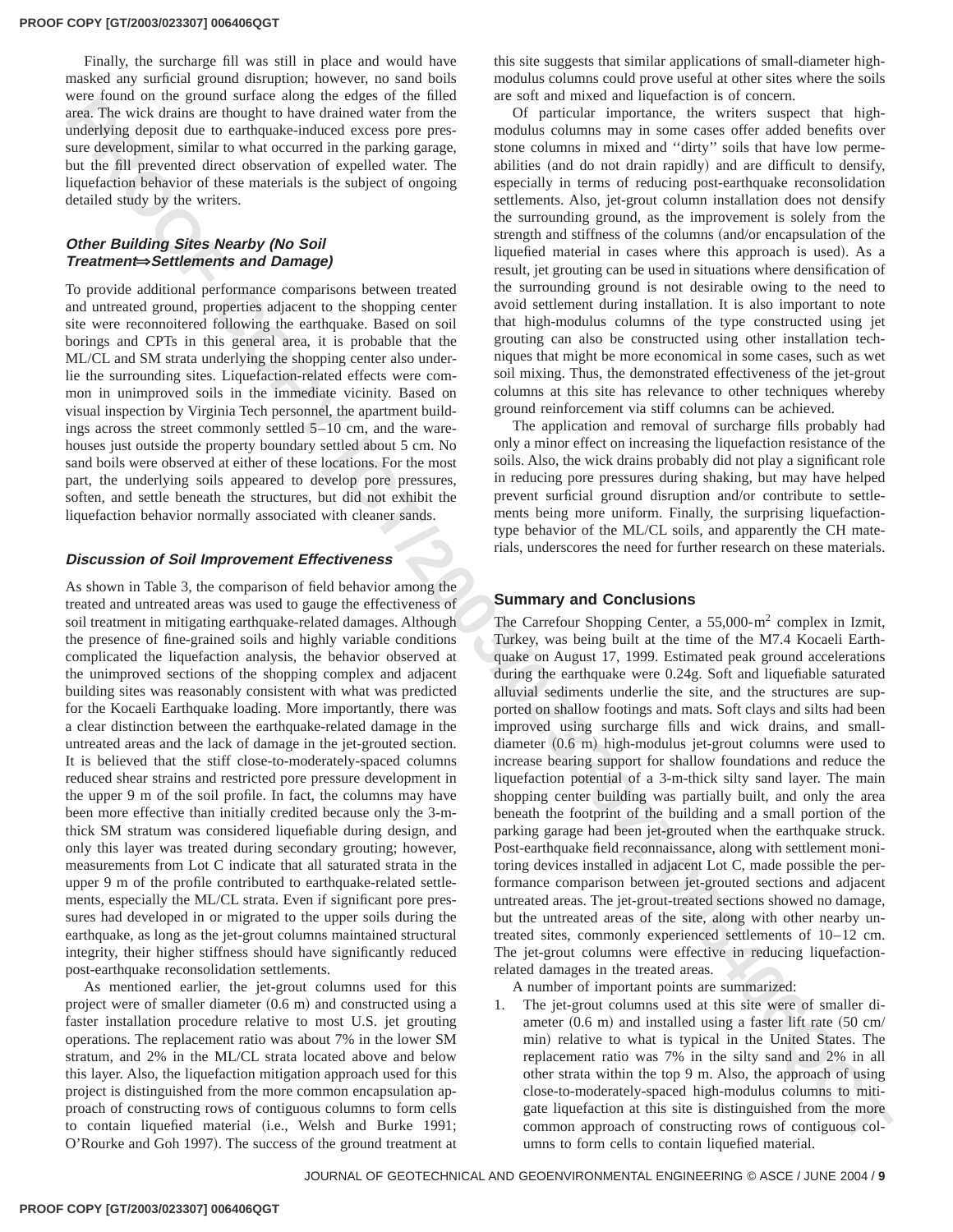- 2. The application and removal of a 3.3-m-thick surcharge fill in the parking garage area only moderately reduced the liquefaction potential, increasing the factor of safety against liquefaction from about 0.6 to 0.7.
- 3. Wick drains installed in the parking garage area and Lot C (non-jet-grouted sections) did not reduce pore pressures during shaking in these low-permeability soils, but may have helped prevent surficial disruption and kept settlements more uniform during post-earthquake reconsolidation.
- 4. Liquefaction-type behavior occurred in ML/CL soils that were initially assessed as "nonliquefiable" based on  $I_c$  (Soil Behavior Type Index) values from CPTs approaching 3.0, and failure to meet one of the three Chinese criteria [the soil contained an average of 50% clay-sized particles  $(<5 \mu m)$ ]. The soils appear to be similar to those also associated with documented liquefaction-type behavior in Adapazari during the Kocaeli Earthquake. The findings suggest that the Chinese criterion of percentage of clay-sized particles exceeding 15% may not be a reliable indicator of liquefaction potential in some cases. Further research is needed to better understand the behavior of such soils.
- 5. A definitive explanation for significant earthquake-induced settlements measured in a high-plasticity clay stratum (CH) in Lot C has not yet been found. It is suspected that the settlements are related to earthquake-induced strength loss and softening in these materials followed by shearing distortions due to the overlying fill. It appears unlikely that the settlements can be explained by instrument malfunction. If the suspected behavior is indeed real, then this study could indicate a previously unrecognized vulnerability of these soils.
- 6. Preliminary site-response analyses using higher ''equivalent soil moduli'' to simulate the influence of the stiffer columns (at least 50 to 60 times stiffer than the soil at this site) suggest that the high shear stiffness may have led to greatly decreased cyclic shear strains that were kept near threshold levels such that significant earthquake-induced pore pressures did not develop in the upper 9 m of the profile. Peak cyclic shear strains were estimated to have been in the range of 1% without the columns and in the range of 0.02% with the columns.
- 7. Even if significant pore pressures had developed in or migrated to soils in the upper 9 m during the earthquake, as long as the jet-grout columns maintained structural integrity, their higher stiffness in vertical compression should have significantly reduced post-earthquake reconsolidation settlements relative to untreated soil.
- **EXAMPLE PERSONS INTO A CONSERVATION CONSERVATION CONSERVATION CONSERVATION CONSERVATION CONSERVATION CONSERVATION CONSERVATION CONSERVATION CONSERVATION CONSERVATION CONSERVATION CONSERVATION CONSERVATION CONSERVATION CO** 8. The demonstrated success of the ground treatment at this site suggests that similar applications of small-diameter highmodulus columns could prove effective in cases where the soils are soft and mixed and liquefaction is of concern. Because of their high stiffness, such columns may in some cases offer added benefits over stone columns in mixed and "dirty" soils (that have low permeabilities, do not drain rapidly, and are difficult to densify), especially in terms of reducing post-earthquake reconsolidation settlements. Also, high-modulus columns of the type constructed using jet grouting can be constructed using other installation techniques, such as wet soil mixing, that might be more economical in some cases. Thus, the findings from this study are relevant to other techniques whereby ground reinforcement using stiff columns can be achieved.

# **Acknowledgments**

This research was performed under the auspices of the National Science Foundation Award No. 0085281. A major debt of gratitude is due to engineers and technicians at Zetas Earth Technology Corporation in Istanbul, Turkey. In particular, we owe a major debt of gratitude to Dr. Canan Emrem, who was instrumental in the data collection for this study and provided invaluable input. The writers would also like to thank Mr. Turhan Karadiyilar of Zetas for his kind assistance.

# **References**

- Andrus, R. D., and Chung, R. M. (1995). "Ground improvement techniques for liquefaction remediation near existing lifelines.'' *Rep. No. NISTIR 5714*, Building and Fire Research Laboratory, National Institute of Standards and Technology, October, 1995.
- Bray, J. D., et al. (2001). "Ground failure in Adapazari, Turkey." Lessons learned from recent strong earthquakes, *15th Int. Conf. on Soil Mechanics and Geotechnical Engineering*, Earthquake Geotechnical Engineering Satellite Conference, August 24–25, 2001.
- Dobry, R., Ladd, R. S., Yokel, F. Y., Chung, R. M., and Powell, D. (1982). *Prediction of pore water pressure buildup and liquefaction of sands during earthquakes by the cyclic strain method*, U.S. Dept. of Commerce, National Bureau of Standards, Building Science Series 138.
- DSI-General Directorate of State Hydraulic Works of Turkey. (1977). ''Coastal plains between Istanbul and Izmit.'' *Hydrogeological Investigation Rep.*, Ankara, 1977.
- Emrem, C. (2000). "CPT as a tool in assessment of soil improvement against liquefaction.'' PhD thesis, Civil Engineering Dept., Bogazici Univ., Istanbul, Turkey.
- Idriss, I. M., and Sun, J. I. (1992). "SHAKE91: A computer program for conducting equivalent linear seismic response analyses of horizontally layered soil deposits.'' Center for Geotechnical Modeling, Dept. of Civil and Environmental Engineering, Univ. of California, Davis, Davis, Calif.
- International Building Code. (2000). *IBC 2000, International Building Code*, Whittier, Calif.
- Ishihara, K. (1985). "Stability of natural deposits during earthquakes." *11th Int. Conf. on Soil Mechanics and Foundation Engineering*, San Francisco, Vol. 1, 321–376.
- Ishihara, K., and Yoshimine, M. (1992). "Evaluation of settlements in sand deposits following liquefaction during earthquakes.'' *Soils* Found., 32(1), 173-188.
- Lunne, T., Robertson, P. K., and Powell, J. J. M. (1997). *Cone penetration testing in geotechnical practice*, Blackie Academic and Professional.
- Martin, J. R., Mitchell, J. K., Olgun C. G., Durgunoglu, H. T., and Emrem, C. (2001). "Performance of improved ground during the 1999 Turkey earthquakes.'' 2001 A Geo-Odyssey, *ASCE Geotechnical Special Publication No. 113*, ASCE, Reston, Va., 565–579.
- Mesri, G., and Shahien, M. M. (2001). "Liquefaction resistance and earthquake-induced settlement of granular soils deposits stabilized by gravel drains.'' *15th Int. Conf. on Soil Mechanics and Geotechnical Engineering*, Istanbul, Turkey, Vol. 3, 1811–1814.
- O'Rourke, T. D., and Goh, S. H. (1997). "Reduction of liquefaction hazards by deep soil mixing.'' *Proc., Workshop on Earthquake Engineering Frontiers in Transportation Facilities*, National Center for Earthquake Engineering Research, Buffalo, N.Y., 87–105.
- Prevost, J. H. (2002). "*DYNAFLOW: A nonlinear transient finite element analysis program Version 02 Release 01.A*.'' User's Manual, Dept. of Civil Engineering and Operations Research, Princeton Univ., Princeton, N.J.
- Rathje, E. M., Stokoe, K. H., Rosenblad, B., and Darendeli, M. (2002). ''Shear wave velocity profiling by SASW method at selected strongmotion stations from the 1999 Turkey earthquakes.'' *Proc., NSF-TUBITAK Turkey-Taiwan Earthquakes Grantee Workshop*, Antalya, Turkey.

**10** / JOURNAL OF GEOTECHNICAL AND GEOENVIRONMENTAL ENGINEERING © ASCE / JUNE 2004